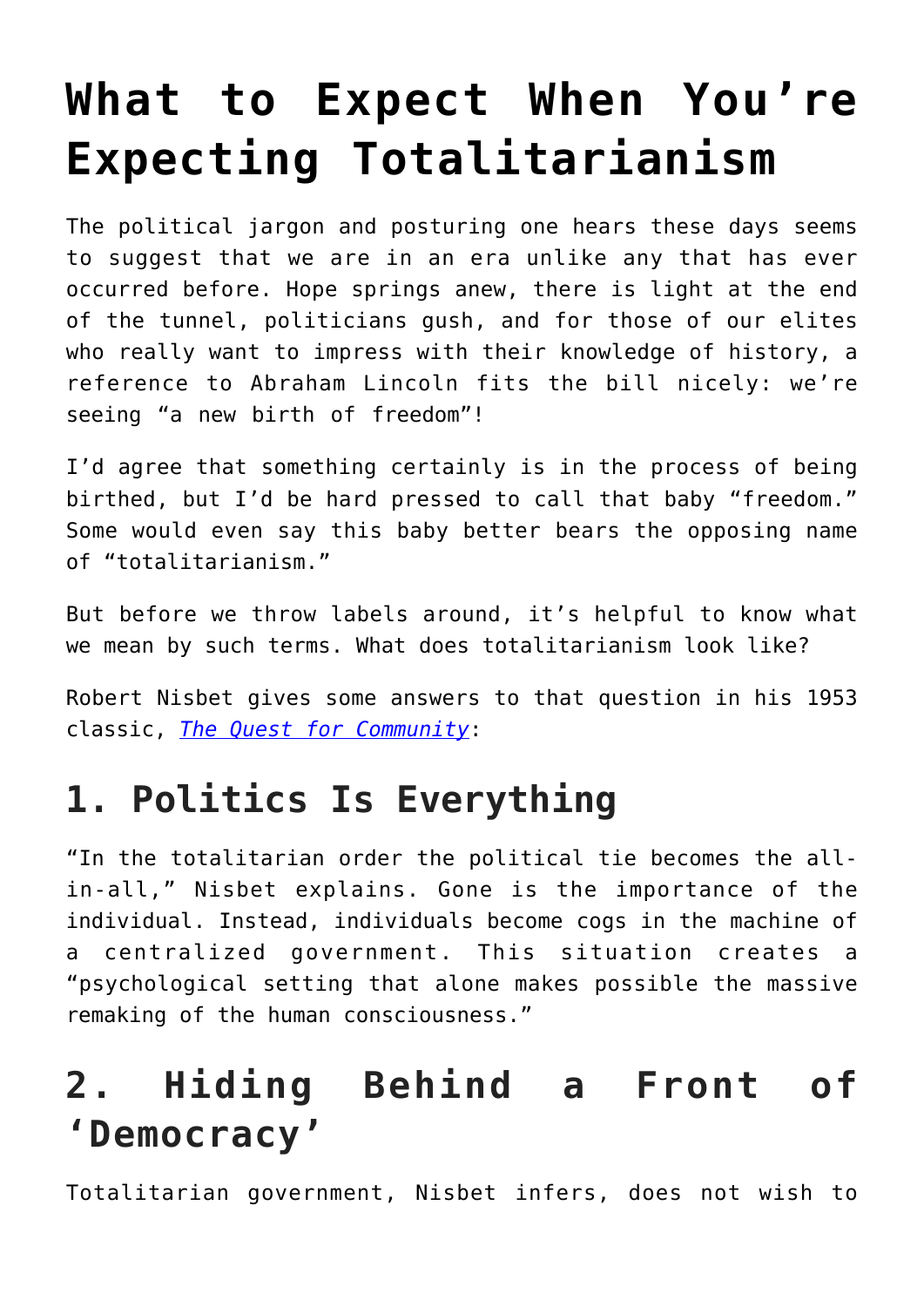appear as the controlling, centralized power that it is. Instead, "the power of the government must seem to proceed from the basic will of the people." Thus, when authoritarian laws are passed, they will be framed as necessary for the preservation of democracy, even when it can be clearly seen that nothing could be further from the truth. Doing so enables the government "to bend, soften, and corrode the will to resistance in preference to forcible and brutal breaking of the will."

## **3. Diversity Is Abolished**

Diversity is a pet issue for many in our government and culture today. Yet what people fail to realize is that under totalitarian rule, "The natural diversity of society is swept away." In its place comes militaristic conformity to the party line "in art and in politics, in science and economy." Totalitarian government, it seems, is cancel culture on steroids.

#### **4. New Replaces Old**

Perhaps one of the most prominent features of a totalitarian regime is its quest to replace the old with the new. The past becomes synonymous with the bad and everything is redefined. "History, art, science, and morality, all of these must be redesigned, placed in a new context, in order to make of a power a seamless web of certainty and conformity."

The replacement of the new with the old is necessary because, as Nisbet explains, "Totalitarianism is an ideology of nihilism. But nihilism is not enough." Thus while totalitarianism must remove the old in order for its new ideology to function, it also recognizes that something must fill the void left by the loss of faith and community. To this end, it attempts to implement a larger group effort which points back to the political and offers allegiance to the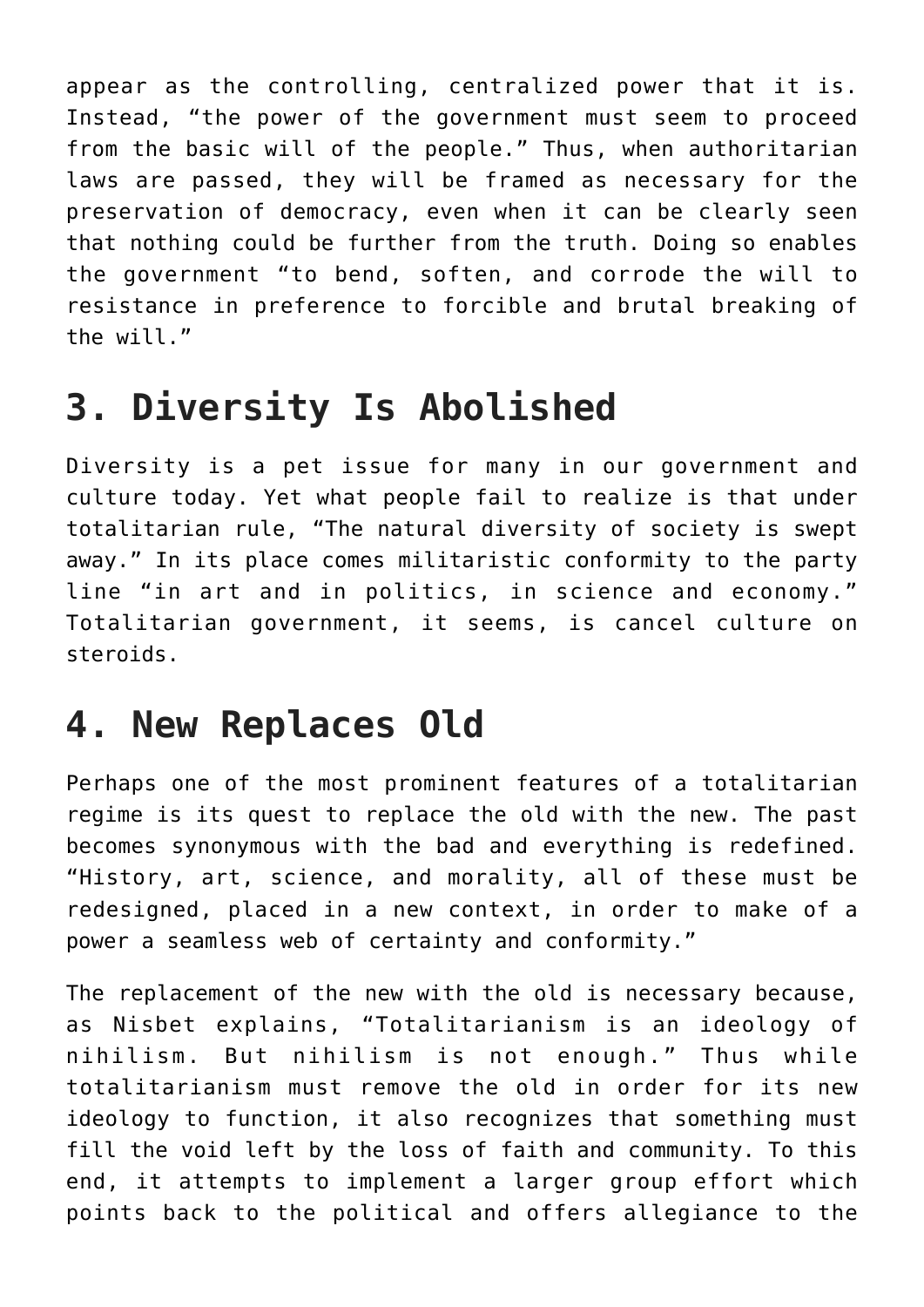state.

The question remains as to whether we have seen these traits play out in our own society of late. So let's go down the list.

Is politics everything these days? It certainly seems like it. One almost has to become a Luddite in order to get away from hearing political conversation. Even when one is not bombarded with politics on the news, political jargon somehow manages to creep into our private lives at work, in conversations, and even in our entertainment options.

How about [democracy](https://ctmirror.org/2021/01/20/joe-biden-takes-office-at-this-hour-my-friends-democracy-has-prevailed/) or diversity? The terms are certainly thrown around a lot these days, but whether or not we're really seeing democracy in action or experiencing true diversity of thought is up for debate in an era where genuine censorship is happening before our eyes.

Finally, where is the old being whitewashed by the new? We don't have to look far. Toppled statues abound, "The 1619 Project" exemplifies attempts to change and undermine the historical narrative, younger generations now accept sexual immorality as normal, and even science seems to drift along with the political winds.

If we are indeed now experiencing totalitarian government more than ever, how can we keep ourselves from being sucked into the vortex, simply becoming another mindless cog in the totalitarian machine?

The simple answer seems to be to swim upstream and foster those things which totalitarian government is against. If totalitarianism wants us to erase our memories of history, community, morality, and faith, then we must cling tightly to those very things.

This memory muscle can be strengthened by reading good books, studying history, and discussing the gleanings from these